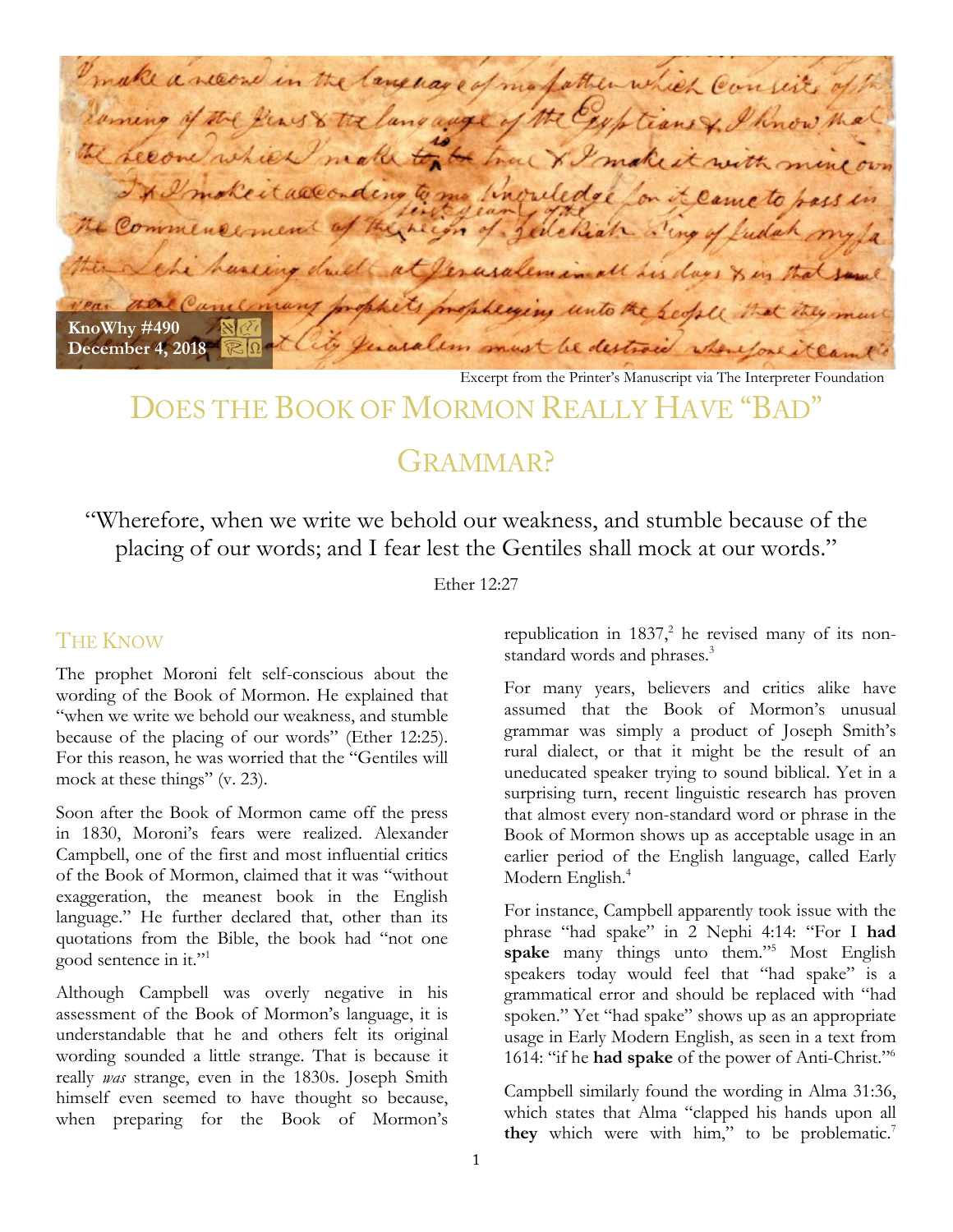Today's standard English doesn't allow for a subjective pronoun like "they" to be used as an object in a sentence. We would expect it to say "upon all **them** who were with him." Yet, once again, the Book of Mormon's usage is well-attested in Early Modern English. A text from 1489, for instance, states that a man "made all **they** that were with him … to be hanged."<sup>8</sup>

Dozens of similar examples could be cited.<sup>9</sup> Moreover, many of the Book of Mormon's words and much of its syntax (the way words are arranged) are from the same Early Modern period. While some of its archaic features can indeed be found in the Bible, others were last used in texts written well before Joseph Smith's day—sometimes a couple *hundred*  years before.10

## THE WHY

Whatever the source of the Book of Mormon's archaic language may be, it should be obvious that the idea of "bad" grammar is a relative concept. All languages naturally evolve over time, and therefore the rules about what qualifies as correct and incorrect usage are always changing. While phrases like "had spake" and "upon all they which were with him" may grate against modern readers' notions of correct grammar, they were perfectly acceptable by earlier English standards.

Thankfully, early members of The Church of Jesus Christ of Latter-day Saints weren't all that concerned with the Book of Mormon's grammar anyway. What they cared about was the message about Christ that was behind its language, and the spiritual power that  $accompanel$  the message.<sup>11</sup> Their favorable reception, despite those who might mock the Book of Mormon's wording, is exactly what the Lord prophesied would take place.12 To Moroni, the Lord declared, "Fools mock, but they shall mourn; and my grace is sufficient for the meek, that they shall take no advantage of your weakness" (Ether 12:26).

The Lord further explained that if people will "humble themselves before me, and have faith in me, then will I make weak things become strong unto them" (Ether 12:27). In a way, this situation is happening with the language of the Book of Mormon. For many years it has been discounted as having defective grammar. Now, with the help of modern databases and search engines, the very things that were seen as "bad" English are turning out to be

remarkably and surprisingly "good" English—just from a different time period than expected and not from Joseph Smith.

This situation can help readers see why it is important to ignore those who mock and persecute that which is good and holy. The prophet Isaiah declared, "Woe unto them that call evil good, and good evil; that put darkness for light, and light for darkness; that put bitter for sweet, and sweet for bitter!" (Isaiah 5:20). As we humble our hearts and ask the Lord to help us see spiritual truths, we will be able to discern that which is good, $13$  even if those who rely exclusively upon a worldly perspective cannot see it.<sup>14</sup>

### FURTHER READING

Royal Skousen and Stanford Carmack, *[The History of](https://byustudies.byu.edu/content/nature-original-language-book-mormon-parts-3-and-4-volume-iii-book-mormon-critical-text)  [the Text of the Book of Mormon, Part Three: The Nature of](https://byustudies.byu.edu/content/nature-original-language-book-mormon-parts-3-and-4-volume-iii-book-mormon-critical-text)  [the Original Language](https://byustudies.byu.edu/content/nature-original-language-book-mormon-parts-3-and-4-volume-iii-book-mormon-critical-text)* (Provo, UT: FARMS, 2018).

Stanford Carmack, "Is the Book of Mormon a [Pseudo-Archaic Text?"](https://archive.bookofmormoncentral.org/content/book-mormon-pseudo-archaic-text) *Interpreter: A Journal of Mormon Scripture* 28 (2018): 177–232.

Royal Skousen and Stanford Carmack, ["Editing Out](https://archive.bookofmormoncentral.org/content/editing-out-bad-grammar-book-mormon)  [the 'Bad Grammar' in the Book of Mormon,](https://archive.bookofmormoncentral.org/content/editing-out-bad-grammar-book-mormon)" *The Interpreter Foundation*, 2016.

Stanford Carmack, ["Exploding the Myth of Unruly](https://archive.bookofmormoncentral.org/content/exploding-myth-unruly-book-mormon-grammar-look-excellent-match-early-modern-english)  [Book of Mormon Grammar: A Look at the Excellent](https://archive.bookofmormoncentral.org/content/exploding-myth-unruly-book-mormon-grammar-look-excellent-match-early-modern-english)  [Match with Early Modern English,](https://archive.bookofmormoncentral.org/content/exploding-myth-unruly-book-mormon-grammar-look-excellent-match-early-modern-english)" *The Interpreter Foundation*/*BYU Studies*, 2015.

Stanford Carmack, "A Look at Some 'Nonstandard' [Book of Mormon Grammar,](https://archive.bookofmormoncentral.org/content/look-some-nonstandard-book-mormon-grammar)" *Interpreter: A Journal of Mormon Scripture* 11 (2014): 209–262.

Book of Mormon Central, 2018



### **NOTES**

- 1. Alexander Campbell, *Delusions* (Boston, MA: Waitt and Dow's Press, 1832,) 15.
- 2. For the text of the 1837 edition, see ["Book of Mormon,](https://www.josephsmithpapers.org/paper-summary/book-of-mormon-1837/1)  [1837,"](https://www.josephsmithpapers.org/paper-summary/book-of-mormon-1837/1) *The Joseph Smith Papers*, accessed October 24, 2018, online at josephsmithpapers.org.
- 3. For information about various editions of the Book of Mormon, see Royal Skousen, *[Analysis of Textual Variants of](https://interpreterfoundation.org/books/atv/p1/)  [the Book of Mormon](https://interpreterfoundation.org/books/atv/p1/)*, Volume 4 of the Critical Text of the Book of Mormon, (Provo, UT: FARMS, 2014); Royal Skousen, ["Conjectural Emendation in the Book of](https://archive.bookofmormoncentral.org/content/conjectural-emendation-book-mormon)  [Mormon,"](https://archive.bookofmormoncentral.org/content/conjectural-emendation-book-mormon) *FARMS Review* 18, no. 1 (2006): 187–231; Royal Skousen, ["Book of Mormon Editions \(1830–1981\),"](http://eom.byu.edu/index.php/Book_of_Mormon_Editions_(1830-1981)) *The Encyclopedia of Mormonism*, 4 vols., ed. Daniel H. Ludlow (New York, NY: Macmillan, 1992), 1:175–176; George